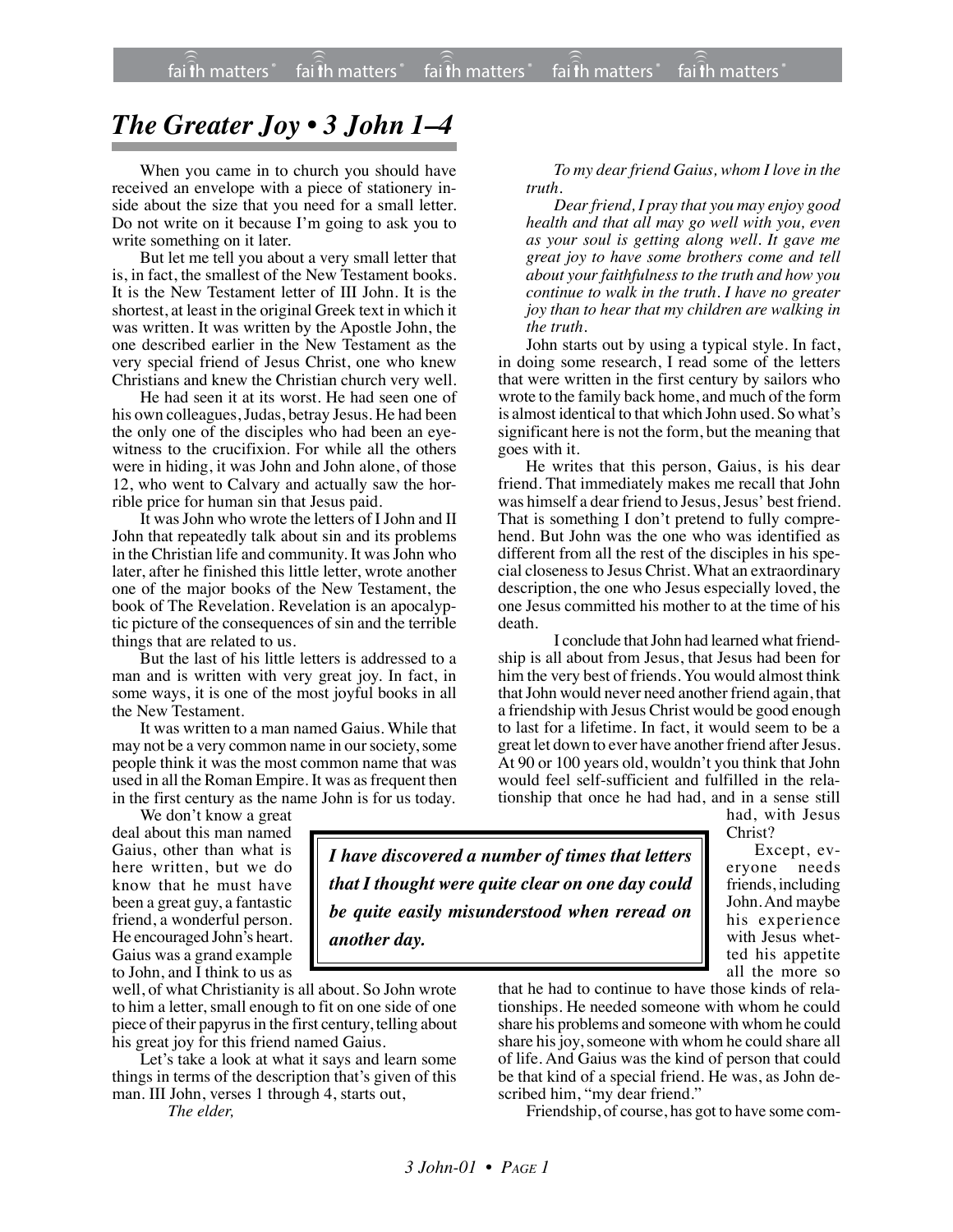mon basis. I once read in a Readers Digest article about this pair of individuals who were involved in a mountain climbing accident. They were virtual strangers at the time it took place, but the article ends by saying that they now have an extraordinarily close relationship because of what they had experienced together.

For other people it's a common hobby or a common background or a common language. It can be almost anything, but there has to be some kind of common ground for a solid friendship to take place.

John says that the common ground for the friendship that he had with Gaius was truth. They shared together the truth of the Christian message, the truth of a relationship with Jesus Christ and the truth that is taught within the Bible. In other words, they believed the same thing, and that's why John could write to his dear friend, "I love (you) in the truth."

More is explained about their relationship in verse 2. Here seems to indicate that Gaius had questionable health. Now I'm doing something here that is admittedly dangerous, and that is I'm filling in some blanks. A letter written 2,000 years ago that was probably easily and readily understood by both the writer and the recipient can sometimes be difficult to understand by those who read it at a different time and different place. But I conclude, by what is here written, that Gaius was in poor health. And the reason I say that is that John writes, "I pray that you may enjoy good health." The fact that he's praying that he'll have good health seems to indicate that probably he had some type of a health problem.

I'm not sure what significance to attach to that, except to say that Gaius was had his problems like everyone else. If that line weren't there, we might think, with all the accolades John gives to Gaius, that he was the perfect Christian without a single problem. But when there is this hint of sickness, of vulnerability, we discover that Gaius, the man about whom we know comparatively little, had problems just like we do. Struggles were part of his life, just like they are part of our lives.

I confess to you that I find a certain satisfaction in that - not a joy that the man had problems, but a satisfaction in knowing that someone who is lifted up as this tremendous Christian had difficulties just like the rest of us. I get a measure of encouragement from that. You see, if someone has everything in life going extraordinarily well and there is not a single problem in that person's life, I wonder if that person really understands the reality of life or could possibly identify with your journey or with mine.

I take encouragement to find someone who struggles with ill health or has problems with emotions or finance or job or family or marriage or some other area of life, yet still is faithful to Jesus Christ. When someone still demonstrates Christian virtue, even under difficulty and stress, that gives me hope in my difficulties and in my problems and in my stress.

There is an extra joy in that the problems were shared between these two friends. That helps to explain why John writes, "Dear friend, I pray that you may enjoy good health and that all may go well with you."

But while he may have had questionable health, he also had what John calls a successful soul. It seems a strange way to describe it, a successful soul. Gaius may have been sick, but his soul did well. John says that he prays that Gaius will do as well physically as spiritually, "even as your soul is getting along well."

What is a soul that gets along well? How do you describe that? If we are made up of two parts, the spiritual and the physical, we can easily judge whether the physical part is in good health or poor health. But how do we judge whether the spiritual part is healthy or sick? Is it not healthy when one knows the power and the presence of Jesus Christ? Wouldn't that be a mark of a healthy soul? Is it not the inner life of a man or a woman that is filled with the Spirit of God and controlled by him?

Let me tell you what I think is a common dilemma. We all look at other people and try to mold and shape our lives by the way other people look and by what other people say and do. When someone is a teenager, we call that peer pressure, but we kid ourselves if we think that it is limited to teenagers. Even the youngest children look around to see what everyone else is like so they can mimic their behavior. And the oldest of adults is also aware of the influence of other people. That means that much of our Christian lives are influenced by others around us, by their Christianity, by what they say and do and what they like and dislike. The question is, if we are serious about being Christians, what kind of models do we want?

I think that we've had a significant switch in our society in that area because 20 or 30 years ago what Christians looked for were perfect models. We wanted models who never sinned, who were powerful in prayer, who were experienced in Christian faith. We wanted models who seemed to have all the answers to all the questions and were comparatively problem free. The Christian community was often tempted to idealize those who seemed to be perfect already and to elevate them up to a stature that was totally unrealistic.

We would compare ourselves to them and say, "I fall terribly far short because I'm not as perfect as he or she is." Then, when those models would begin to crack in their perfection, when some sin - small or great - became evident, there was a tendency to push that person off the pedestal and try to find someone else to put in that individual's place. That became very discouraging because we knew that we could ever measure up to the perfection that we attributed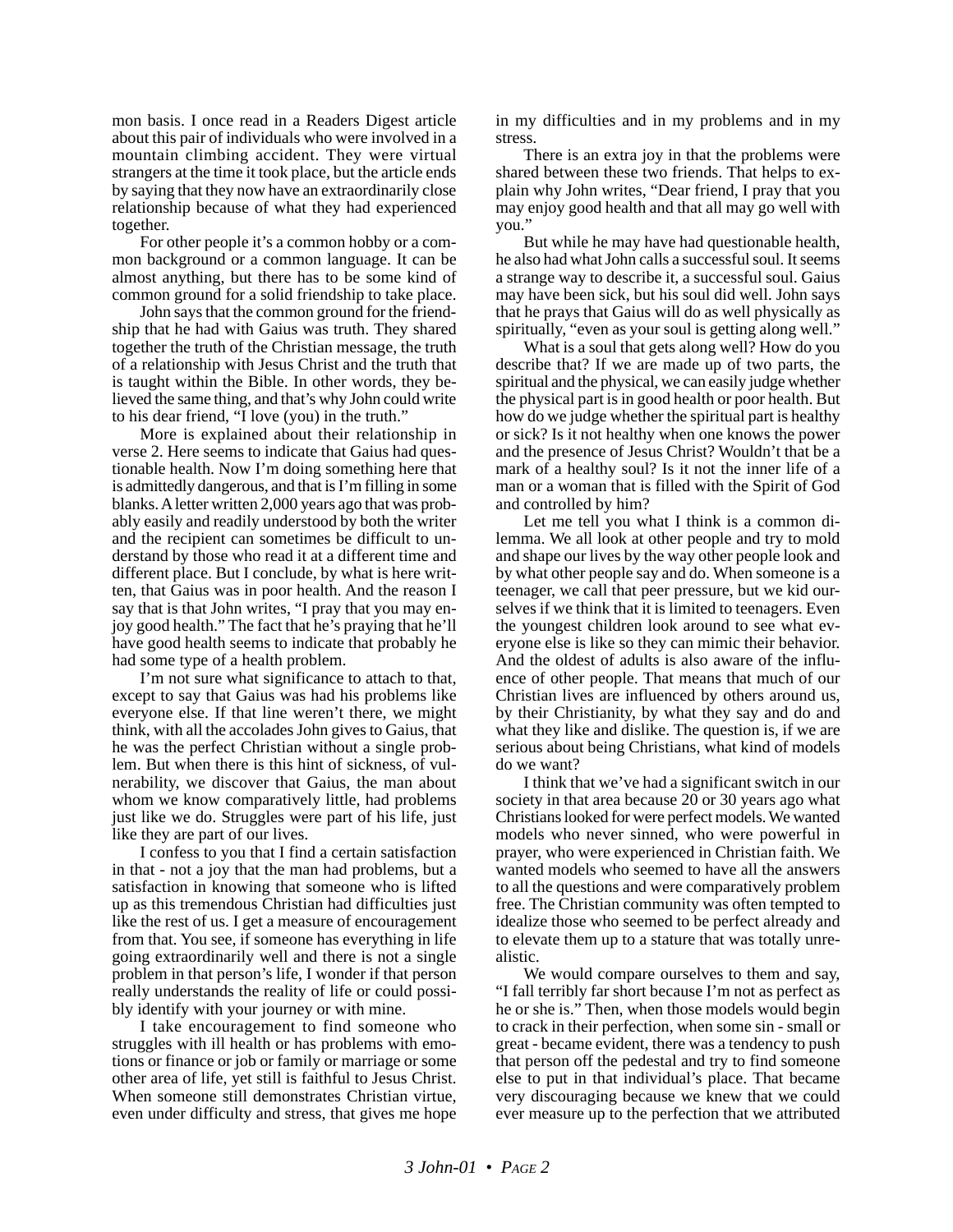to other people.

In more recent days, there has been a switch from perfect models to imperfect models. Today, to the other extreme, we have broken models who have sinned and perhaps sinned greatly, who have suffered enormously. Books that are written, movies that are

made, stories that are told and sermons that are preached are often about those who have great problems, who struggle with the worst of difficulties in life. And we compare ourselves to these broken models and say, "At least I don't have those problems," or we say, "At least there are other people who have the diffi-

culties that I have or who are worse off than I am."

The good part of the broken model is that we realize that we're not alone. We don't look so bad when compared to others. But the very bad part of continually elevating the broken models is that we begin to wonder if the transforming power of Jesus Christ is real. We look at other people say, "If they continue to struggle with sin, if that person who knows the Bible so well falls so steeply, if life for others is constantly in the pits, then does this gospel work? Is the power of Jesus Christ real? Does the Holy Spirit really make a difference in life? And if not, then why be a Christian at all? Where is the hope if it doesn't work?"

There is actually something wrong with both of these models, whether it's the perfect model or the broken model. And that's what I like especially about Gaius, for he is a biblical model who demonstrates, in a sense, both. Did he have problems? Yes, he clearly did. He had physical problems not here detailed, but it seems they were great enough that they needed to be mentioned. But he also knew the transforming power of Jesus Christ - absolutely. We are told that his soul was getting along well.

That's the kind of model I need. I need the biblical model that says that here is someone who struggles with life and has problems and sins just as I do, but someone whose soul does well. I need to know that the power of Jesus Christ is real enough to make a transforming difference because that gives me hope that I can experience that transforming difference as well. I find here in Gaius the biblical model of both, a man who had his problems, but a man whose soul did well.

There is another description of him in verses 3 and 4. We are told that John has an added joy that comes from the good reputation of Gaius. Every pastor knows the mixed emotions of having a complete stranger walk up and say, "I know someone from your church." You are never quite sure what you're going to hear next. You're not quite sure whether you'll hear something very positive or very negative. It can be the story of someone who has enormously benefited someone else, or it can be the story of someone who has enormously cheated someone. The reputation of the church hangs on the reputation of the

*…there are men and women who have lived out Jesus Christ anyway, maybe because of the problems and struggles they have had, in whom I have seen the transforming power of Jesus Christ.*

people from that church. But far more important than that, the reputation of God hangs on the reputations of Christians, and Gaius was someone who had a great reputation. John never needed to be embarrassed when someone would come up to him and say, "I know

one of your friends, a man named Gaius."

John writes, "It gave me great joy to have some brothers come and tell about your faithfulness to the truth and how you continue to walk in the truth."

John was probably older than Gaius. By the time he was writing this he was somewhere between 90 and 100 years old; he was probably older than just about everybody! So he must have been older than Gaius as well. He tended to think of him as a son, as a child. So when people would come up to him and say, "Gaius, yes, he is the one who is faithful, faithful enough to walk in the truth," then John could say, "I have no greater joy than to hear that my children are walking in the truth."

Every Sunday I get to meet visitors to Wooddale Church. When I meet these people, I have a list of questions that I routinely ask. One of the questions is, "How did you hear about Wooddale Church?" Some people say they don't remember. I used to think that was an insult, but then I decided to give a positive twist to it and I concluded that they heard about Wooddale so many times in so many positive ways that it's all just become a blur. Therefore, they don't remember how they heard about Wooddale Church. And that's good.

Some people say, "I drove by and saw the building and wondered what it was and decided to come and check it out." That's good, too, because we want the building, like everything else, to be attractive and to draw people.

But by far, the most frequent answer I get when I ask that question is the name of somebody that comes to Wooddale Church. Maybe it's a relative or a neighbor or a coworker, and what is absolutely delightful about that is that the person who is a visitor has looked at the life of that person and said, "I'd like to go to that kind of person's church." That is a wonderful compliment to all the names that I hear rattled off by our visitors Sunday after Sunday after Sunday. It's fantastic. It is a taste of John's joy that